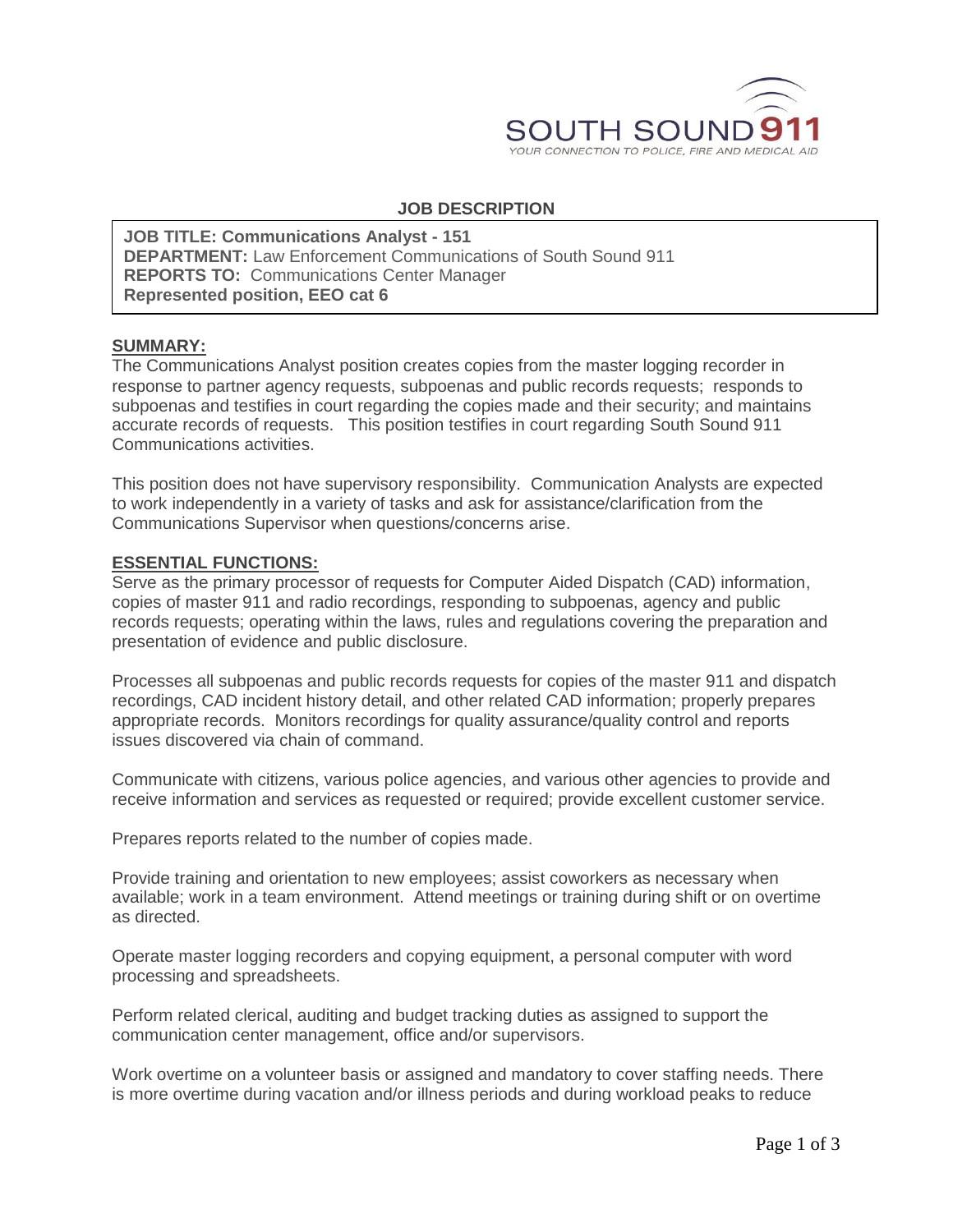request backlogs. May include both extended shift or work on scheduled day(s) off. Range of overtime per payroll period could be 0 to 8 hours.

## **QUALIFICATIONS:**

An equivalent combination to: graduation from high school supplemented by law enforcement related courses and two years' clerical, law enforcement dispatch and/or other experience in a law enforcement or other agency involving considerable public contact. Experience in proper handling of evidentiary recordings, testifying in court, call taker and dispatch policies and procedures.

## **KNOWLEDGE AND EXPECTATIONS:**

Read, interpret, explain, apply and follow applicable laws, ordinances, codes, regulations, policies and procedures.

Perform limited clerical duties such as ordering supplies, filing, duplications and typing. Work appropriately with confidential material and information.

Keyboarding at 45 words net per minute from clear copy.

Work with speed and accuracy.

Follow safety rules and regulations.

Proficient with standard suite of Microsoft Office software and database applications, peripheral equipment, fax machine, phone system, radio systems, logging recorder, and audio duplication methods and systems.

Communicate efficiently and effectively both orally and in writing using tact, patience and courtesy. Communicate fluently in English.

Maintain cooperative and effective working relationships with others.

Analyze situations quickly and adopt an effective course of action.

Organize work with many interruptions and multiple tasks to meet schedules and timelines; prioritize workload.

Quality control input and monitoring systems. Accounting and budget tracking processes.

# **LICENSES, CERTIFICATES AND OTHER REQUIREMENTS:**

Due to the confidential nature and demands of this position, candidates must possess an exemplary personal history and pass a background investigation as part of the pre-conditional offer of employment.

Maintain a Washington State Patrol ACCESS Level I certification.

Completion of FEMA courses IS-100 and IS-700.

Possess and maintain a valid Washington Driver's License and provide own transportation for offsite meetings and to respond to court presentations.

#### **WORK HOURS:**

Works in the office area and communication area of the Communication Center Monday through Friday. Work hours: 8.5 hour shift with 30 minute unpaid lunch break and two fifteen minute breaks. May have to adjust hours, with the approval of the Communications Center Manager, to meet the obligations of court subpoenas. Work overtime as assigned.

#### **PHYSICAL REQUIREMENTS:**

The physical demands described here are representative of those that must be met by an employee to successfully perform the essential functions of this job. While performing the duties of this job, the employee is regularly required to sit at a computer terminal, use hands to and arms to reach, finger, handle, or feel, and finger dexterity necessary to operate equipment used in the position.